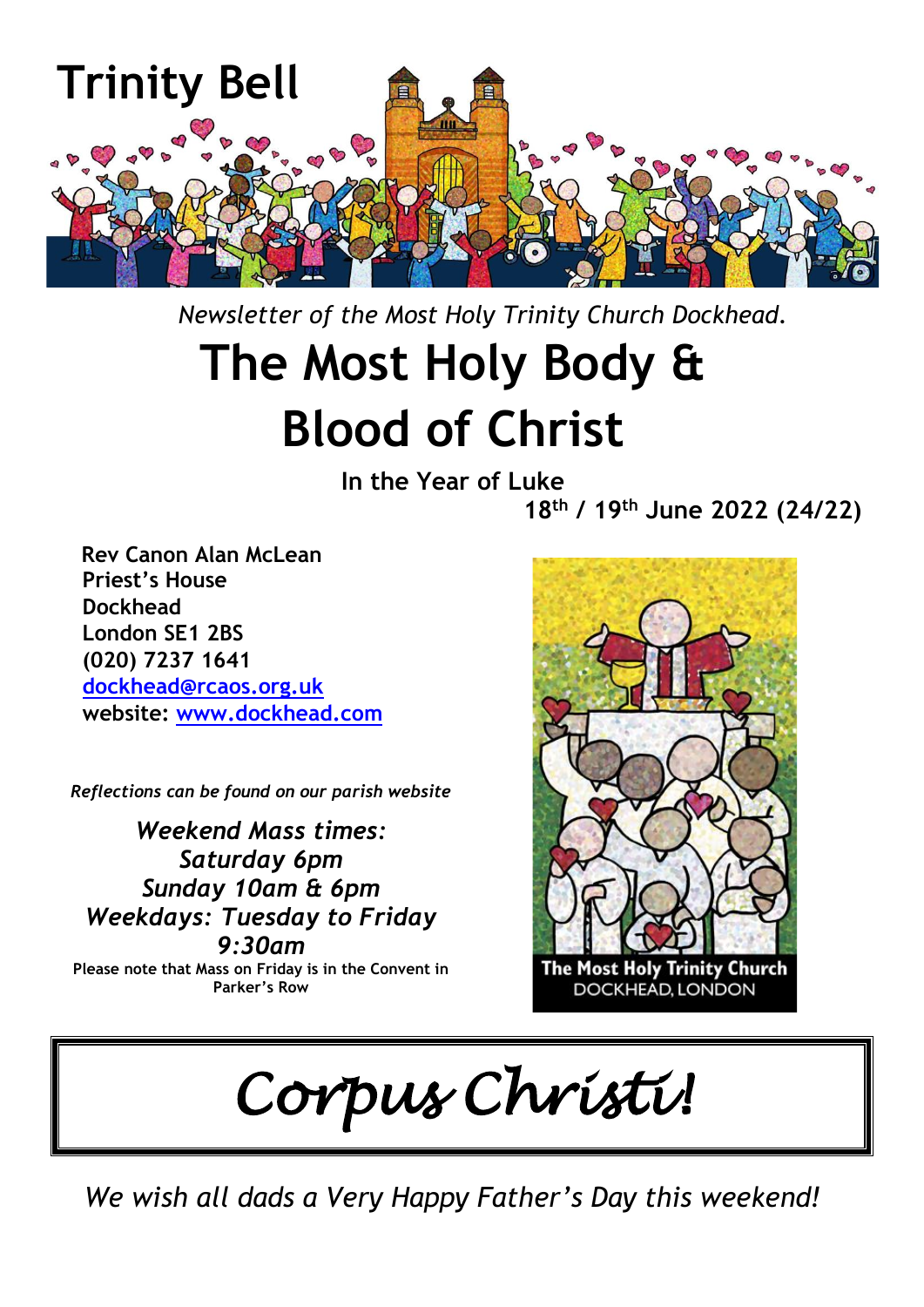| Anniversaries |      |        |                                                                                             |
|---------------|------|--------|---------------------------------------------------------------------------------------------|
| Saturdav      |      | 18 Jun | Kathleen Journet, Nellie Geraghty, Henry Charles Bennett, Mary Richardson,<br>Norah Barrett |
| Sundav        | -19  | Jun J  | Patrick McCarry, Bernard Alger, Theresa Eadon, Peter Riley                                  |
| Monday 20 Jun |      |        | Joseph Duncan, Josie Forristal                                                              |
| Tuesdav       | - 21 | Jun J  | William O'Connell, Cornelius Walsh, Irene Reboin, Annie Joyce, Victor Cox                   |
| Wednesday     |      | 22 Jun | Albert Miller, Nell Bull, Mary Roche                                                        |
| Thursday      | - 23 | - Jun  | Patrick McKenna                                                                             |
| Fridav        | 24   | Jun J  | Mary Maverley, Sarah Day, Catherine "Kit" Wakeling, Maureen Adamson                         |
| Saturday      | -25  | Jun J  | John Hassett, Ellen Theresa Barry, Eva Mills                                                |
| Sundav        | 26   | Jun .  | Mary Wilson, John Forbes McLaren-Moir, John Sabourin, Patrick Moyse                         |

| <b>SAINTS &amp; FEASTDAYS</b> |    |       |                                         | <b>MASS INTENTIONS</b> |                              |  |
|-------------------------------|----|-------|-----------------------------------------|------------------------|------------------------------|--|
| Saturday                      | 18 | Jun   | Feria                                   | 6pm                    | Special Int                  |  |
| Sunday                        | 19 | Jun   | The Most Holy Body and Blood of         | 10am                   | Corazon Atter                |  |
|                               |    |       | Christ $(C)$                            | 6pm                    | Roland & Kathe Glemser       |  |
| Mondav                        | 20 | Jun   | St Alban                                |                        | No Mass                      |  |
| Tuesdav                       | 21 | Jun   | St Aloysius Gonzaga                     | 9:30am                 | People of the parish         |  |
| Wednesday                     | 22 | Jun   | Ss John Fisher & Thomas More            | $9:30$ am              | Ellen Power                  |  |
| Thursday                      | 23 | Jun   | The Nativity of St John the             | 10.00am                | <b>Funeral Kathy Crawley</b> |  |
|                               |    |       | <b>Baptist</b>                          |                        |                              |  |
| Friday                        | 24 | Jun   | The Most Sacred Heart of Jesus          | $9:30$ am              | James McMullen               |  |
| Saturday                      | 25 | Jun   | The Immaculate Heart of the             | 6pm                    | Sr Bernadette Head           |  |
|                               |    |       | <b>Blessed Virgin Mary</b>              |                        |                              |  |
| Sunday                        | 26 | Jun I | 13 <sup>th</sup> Sunday of the Year (C) | 10am                   | Eva Mills                    |  |
|                               |    |       |                                         | 6pm                    | People of the Parish         |  |

## *Please keep in your prayers those who are sick in our Parish*

| Philomena Obanya        | Mark Harding             | Val Treacy              | <b>Martin Parry</b>     |
|-------------------------|--------------------------|-------------------------|-------------------------|
| Aurora Awonuga          | Eileen Sullivan          | Mark Harding            | Eric Obereki            |
| Martin Heaney           | Alma Paktiene            | Vera Keech              | Patrick O'Gorman        |
| Brigid Kenny            | <b>Andrew Swords</b>     | John Rayer              | Anne Ward               |
| Jane Collette           | <b>Oliver Britten</b>    | Paul Haughey            | Susan Isa               |
| Mary Gardener           | Martha Lawson            | Erdvilas Chodosevicius  | Grace Kamara            |
| Linda Lawler            | Isatu Mansaray           | Rosemary Mahendron      | Eunice Ennuson          |
| Augie Wilson            | Jean McDonagh            | Justina Ofodu           | <b>Ruth Lake</b>        |
| Sr Jean Parkes          | Alison Fox               | Emma Kilkaed            | <b>Richard McCluney</b> |
| <b>Pauline Marshall</b> | Loran Prentice           | Simon Gilbert           | Josephine Scannlan      |
| Andy Tigag              | Piotr Dolata             | Veronica Olorun-Rinu    | Maria Mordi             |
| Sr Bridie Stephens      | Aaron Mullen             | Sue Gilbert             | Harriet Wilson          |
| Maebh Glemser           | <b>Bernadette Hutton</b> | <b>Stacey Parkinson</b> | Teresa Reid             |
| June Rowland            | Deborah Greatorex        | Marie Carlyon           | <b>Bernard Brown</b>    |
| Nancy Hughes            | Rose Hughes              | Dr Edward Howard        |                         |
|                         |                          |                         |                         |

|          |                  |      |      | <b>Eucharistic Minister</b> | <b>Readers</b>                      |
|----------|------------------|------|------|-----------------------------|-------------------------------------|
| Saturday | 18 <sup>th</sup> | June | 6pm  | Sr Vianney                  | <b>Teresa Bickerton</b>             |
| Sunday   | 19 <sup>th</sup> | June | 10am | Mark Hyams                  | * Joao De Souza, Cathy Ruiz         |
|          |                  |      | 6pm  | Neil Fell                   | Jade Skelton                        |
| Saturday | 25 <sup>th</sup> | June | 6pm  | Arnold Storozco             | Carol-Anne Adriaans                 |
| Sunday   | 26 <sup>th</sup> | June | 10am | Andrew Harding              | * Sr Jean Frances, Philomena Obanya |
|          |                  |      | 6pm  | <b>Trevor Thirlwall</b>     | Michelle Masiglat                   |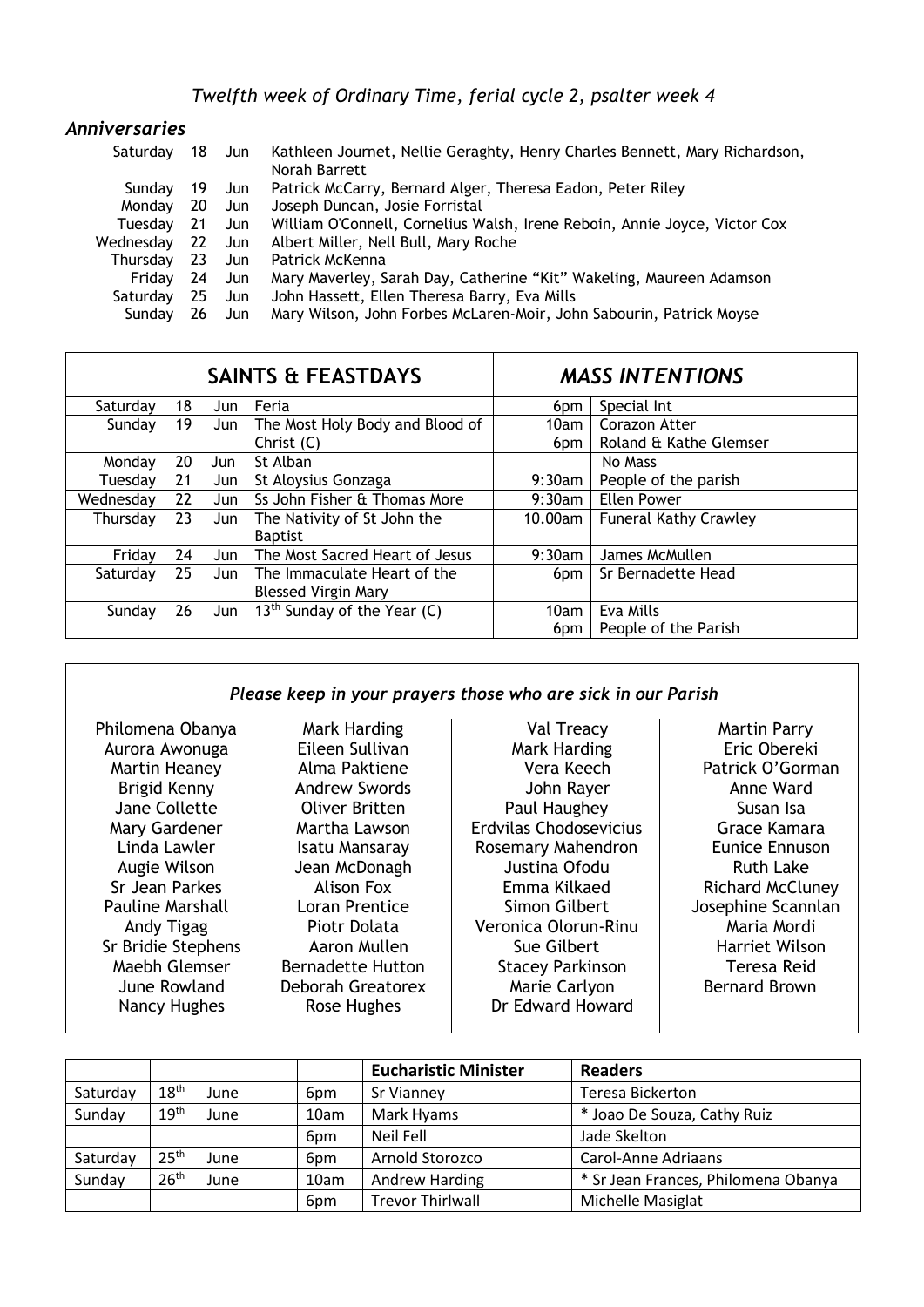

**First Reconciliation and First Holy Communion Programme 2022**

**Congratulations to the children who made their First Reconciliation on Friday!**

The programme continues this Sunday at 11:10am in the Convent.

Parishioners: Please keep the children who are preparing for Holy Communion in your prayers.



## **Confirmation Programme 2022**

**We invite Young members of our Parish who are in Year 9 or above who have a genuine desire to be Confirmed to collect an Information Sheet from the back of the Church this weekend. Application forms need to be returned by next Sunday 26th June.**

## **200 Club**

1 st Prize £100 – No, 197 Gina Onofori 2<sup>nd</sup> Prize £50 - No. 169 James Rossi

## **Parish Liturgy Meeting**

Thank you to all those who attended last Tuesday's meeting.

### *ANNUAL CATHEDRAL MARRIAGE MASS*

*Are you celebrating your 1st, 10th, 25th, 40th, 50th, 60th or any later wedding anniversary this year? Or did you last year? If so, Archbishop John Wilson invites you to join him in celebrating a Mass for married couples at 3pm on Saturday July 9 at St George's Cathedral. You need to book in advance and by doing so you will then receive a personal written invitation from Archbishop John. Children (and grandchildren) are welcome to accompany you to the Mass. To book or for more details email [mflsw@rcaos.org.uk](mailto:mflsw@rcaos.org.uk) Please let Canon Alan know if you are going.*



"The thought of the people of Ukraine, afflicted by war, remains vivid in my heart. Let the passage of time not temper our grief and concern for that suffering population. Please, let us not grow accustomed to this tragic situation! Let us #PrayTogether."

*Pope Francis*